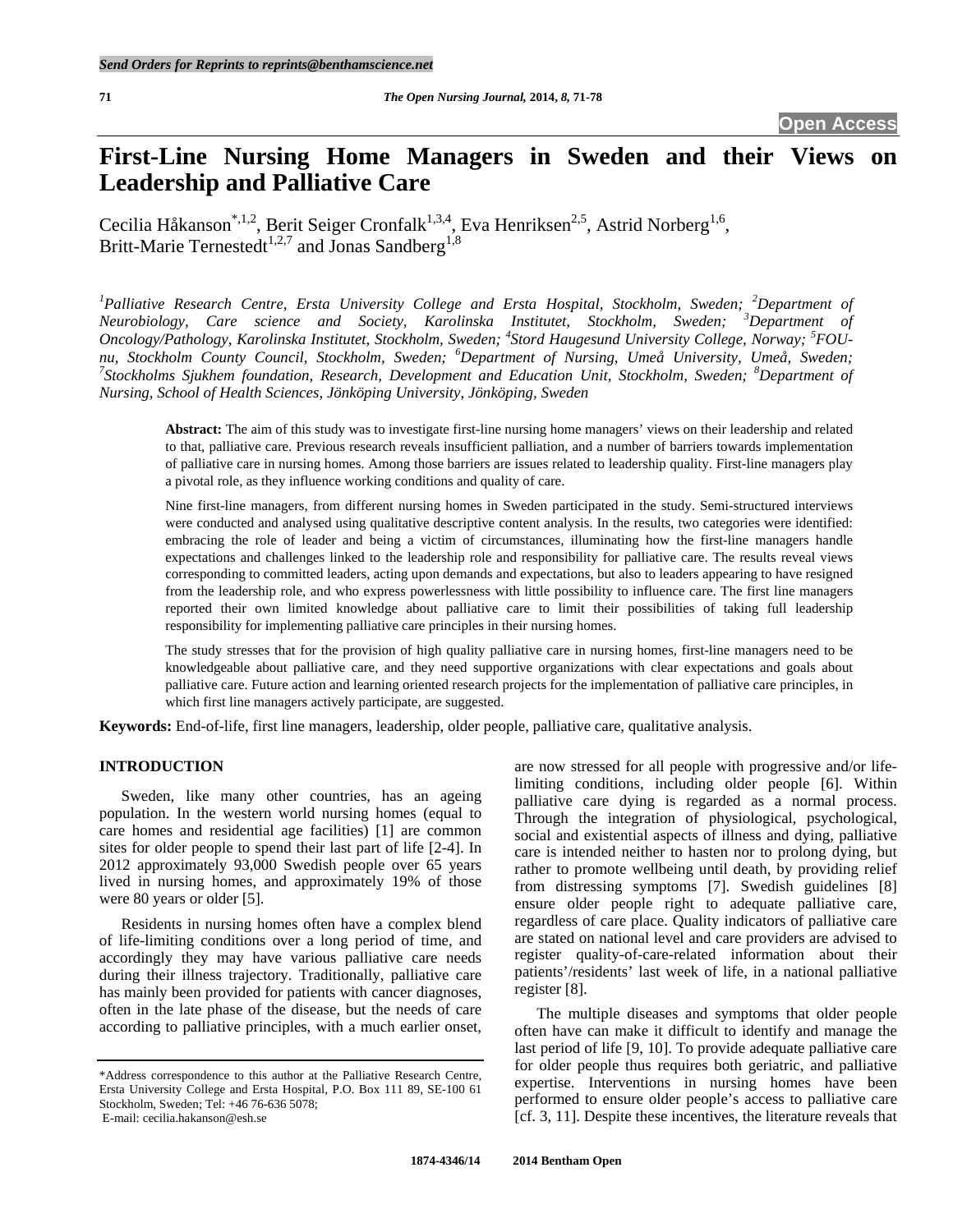in Sweden and other western countries, residents in nursing homes often do not have access to palliative care competence; neither *via* staff in the nursing homes, nor from external consulting palliative care-specialists/teams [12-15]. Accordingly, it is reported that many older people in nursing homes receive insufficient palliative care, e.g. inadequate management of pain or other symptoms [16-19], and that there is lack of communication about end-of-life issues [20- 22]. Shortage of competence in leadership and management, alongside with lack of competence among health care staff, limited resources, and unsupportive health care organisations have previously been recognised to be barriers to the implementation of palliative care in nursing homes [9, 23, 24].

 In Sweden, since 1992, the county councils have the responsibility for the provision of medical care, while the local municipalities are legally obliged to meet the needs for social services [25]. An older person's need for nursing home care is determined by an assessment process carried out by a municipal care manager in co-operation with the old person and his or her family, and in consultation with other professionals. Assessment criteria differ between municipalities, but the person's level of dependency and cognitive impairment is often decisive [25]. In the nursing homes, different professionals have different employers and obey under different jurisdictions. Primary care physicians who have medical responsibility for the residents, physiotherapists and occupational therapists are hired by the county councils, while first line managers (FLM) registered nurses, enrolled nurses and care assistants are employed by the local municipalities or private entrepreneurs [26].

 First-line managers are key players in nursing homes, as they have a pivotal role in influencing both working conditions and quality of care through their leadership [27- 29]. Accordingly, FLMs need to be both leaders and managers, as these two functions are crucial to achieve high quality of care [30]. The position of FLMs in nursing homes can be described as an intermediate one: they are positioned between politicians and higher-level management on the one hand, and staff and residents on the other. These groups place different demands on the manager [31]. Wolmesjö [31] has shown that both politicians and managers give priority to knowledge about management, and personal qualifications of the manager, while FLMs, emphasize that the contextual knowledge of care for which they are responsible is important for a good leadership.

 The focus of leadership is to influence others to fulfil the goals for high quality care, and to promote personal development among members of a group, whereas management is a process directed towards fulfilling the goals of an organisation [30]. The assignment of the FLMs has developed over the years, moving from caring and nursing to administration with responsibility for the services provided, the budget, and the employees [31]. In their role as leaders, they have been shown to influence the working life of staff in various care settings [32, 33].

 Working in palliative care contexts has been shown to be rewarding [34, 35] but the ethical and emotional challenges of facing death on a regular basis are also known to be potentially stressful [36, 37]. In addition, value conflicts in organisations where palliative care principles are not fully (or not at all) implemented, may arise between the staff members' own ambitions to give good/high quality palliative care and organisational constraints such as lack of time and resources [26, 38, 39], insufficient support from general practitioners (e.g. reluctance to prescribe appropriate medication) and lack of palliative care training [14].Such constraints have also been shown to bring about stress of conscience among staff in nursing homes [40]. Nursing home staff report seldom being offered support and encouragement by their leaders [26, 37, 40, 41], and they experience few opportunities for continuing education and supervision related to every day work with older people [42].

 The literature on nursing homes reveals insufficient palliative care for older people. The influence of FLMs' leadership on staff satisfaction and quality of care in nursing homes is stressed, and lack of leadership competence is pointed out as one barrier for the implementation of palliative care. However, in the context of nursing homes, studies about FLMs' leadership, especially those that investigate the perspective of the managers themselves, are sparse. Therefore, in this study we aimed to investigate firstline nursing home managers' views on their leadership and related to that, palliative care.

#### **MATERIALS AND METHODOLOGY**

#### **Setting and Participants**

 The present study took place within the wider context of a care development project; PVIS (Swedish abbreviation for 'palliative care in nursing homes'), aimed at providing knowledge about palliative care, through education to staff in nursing homes within the Stockholm County Council area in Sweden, in 2007- 2011 [43]. Approval to conduct the study was granted by the regional ethical review board of Karolinska Institutet, Stockholm (no. 2009/5:9).

 Nine (9) FLMs from 9 nursing homes where staff participated in the PVIS project were invited by e-mail, in which written information about the project was provided. All nine FLMs agreed to participate, and signed a written informed consent prior to the interviews. Seven of the FLMs were registered nurses, one was an occupational therapist, and one had a bachelor's degree in behavioural science. The participants had been managers in their nursing homes for 2- 5 years. The nursing homes each had 4-6 units with 9-12 residents in each unit, and were equally divided between being run by municipalities and being run by private entrepreneurs, all financed through the municipalities.

## **Data Collection**

 Semi-structured individual interviews were conducted in 2010-2011, by the second author, at each manager's office. Each interview lasted between 35 and 60 minutes. An interview guide was developed, based on related existing literature about palliative care for older people, and about leadership in nursing homes. The main areas were for the questions were: formal professional education, experience of leadership in the specific context e.g. *"Please, describe your previous experience of being a leader in care for older people?"* understanding of palliative care e.g. "*How do you view your own knowledge about palliative care for older*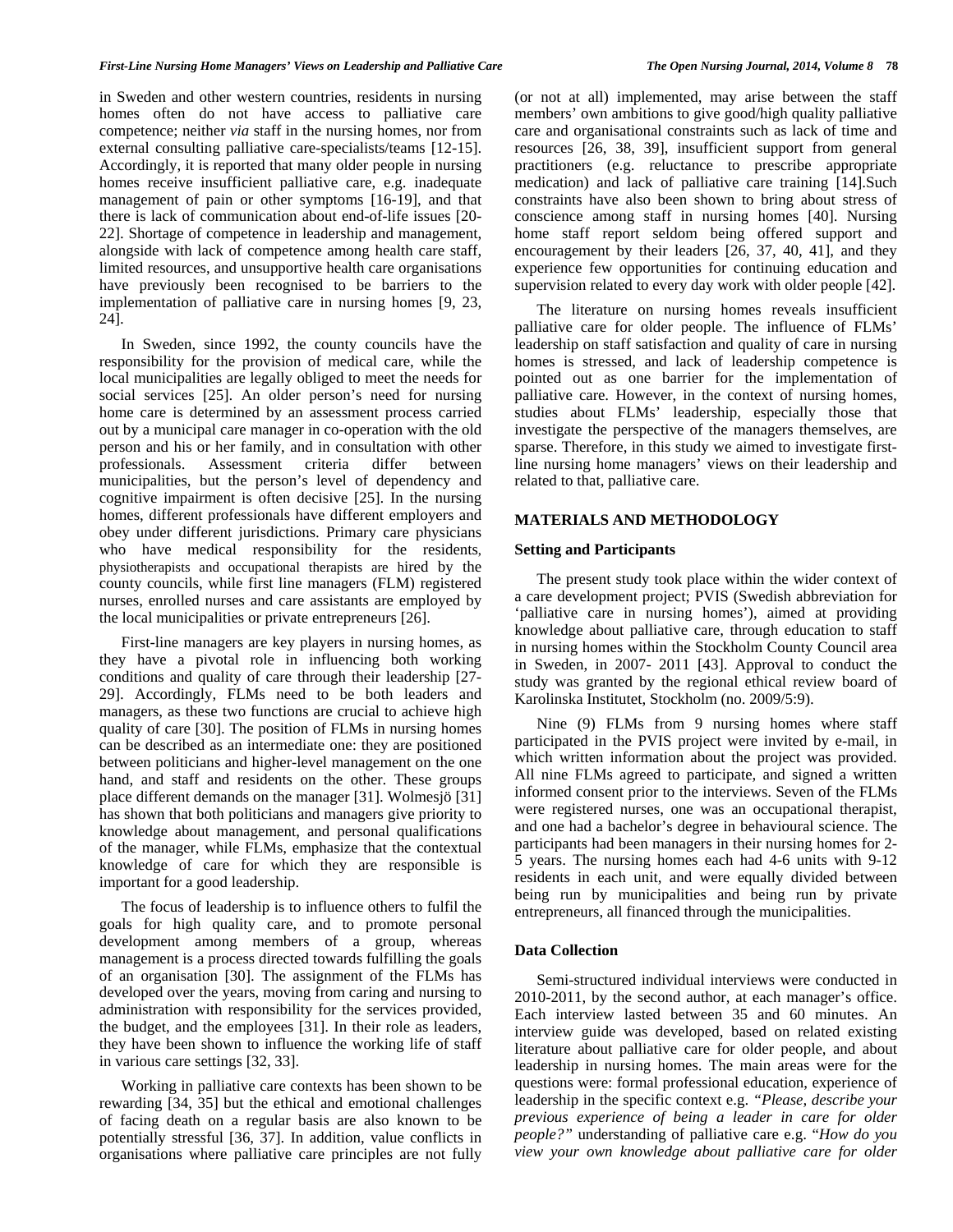*people?"* views of leadership in nursing homes, and views of their own role in staff training and development of quality of care at the end of life for residents in nursing homes e.g. *"What do you regard to be important in your role as a leader, in relation to the provision of care to the residents?"*. The interviews were digitally recorded and later transcribed verbatim by a professional.

## **Data Analysis**

 The interviews were analysed using qualitative descriptive content analysis. The aim of content analysis is to attain a condensed and broad description of a phenomenon [44]. The analysis was performed according to the following steps. First, the transcribed interviews were read to achieve immersion in the data and to obtain a sense of the whole. The next step was to organise data, which involved coding; that is, writing notes and comments in the texts that were related to the participants´ descriptions of leadership and views of responsibility to describe all aspects of the content. The coded text units were sorted into subcategories on the basis of differences and similarities. Subcategories with similar content were grouped together under categories. Each subcategory was named using content-characteristic words, and the categories were named according to the overall content of their subcategories [44]. The first and the last author performed the analysis. This was done in close cooperation and continuous dialogue about the emerging categories. The results were repeatedly critically discussed between all authors, to ensure trustworthiness [45].

### **RESULTS**

 The results illustrate how the FLMs handled challenges and expectations around the content and quality of care that they experienced linked to their role as leaders in the nursing homes. The FLMs sparsely related their leadership role to matters around death and the residents' needs of palliative care, and when they did, they mainly focused on the importance of establishing principles and routines that would facilitate a 'good' dying process. Two categories in which the results will be further outlined were identified: *embracing the role of leader* and *being a victim of circumstances.*

#### **Embracing the Role of Leader**

 In this category, the FLMs described how they embraced and understood their role as a leader. The category consists of three subcategories: *seeing one's own needs and shortcomings, encouraging and developing one's staff*, and *standing up for one's staff and clients.* 

# *Seeing One's Own Needs and Shortcomings*

 Some FLMs said that to be a committed leader they had to recognise the significance of competent and wellfunctioning staff. Maintaining an effective team and a good relationship with their staff was a continuous challenge. This awareness prompted them to plan developmental or organisational changes within their nursing home very carefully, and to involve their staff in the processes. In

relation to this, they also expressed their own need for continuous development of leadership skills.

 Developing as a leader some FLMs found to be a real challenge, but at the same time they expressed excitement over their leadership role. Some of them said they had modelled their leadership style by observing the actions and qualities of some people they admired or had worked with. The qualities they described included: *"being patient, being a good listener, looking after the interests of others, being a good communicator or speaker, and being someone who is prepared to work, who gets the work done, and who is available to help out."*

 Recognising their own need to develop in their leadership role, some FLMs talked about participating in workshops and education on leadership, and that thistraining had contributed to enhancement of their leadership quality and management skills. Also, as leaders, they had established a support network within their area of work, and this had for example made requests for help or advice easier.

#### *Encouraging and Developing Staff*

 In this subcategory, FLMs described how they perceived an encouraging and developing leadership style to be essential for supporting and enabling their staff to provide good care.

 The most important matters for their role as leaders were the wellbeing and functioning of the staff. Two goals for care, during the last phase of a resident's life that were mentioned by the FLMs were that the person should be relieved from physical pain, and not have to die alone. These goals however, demanded a certain kind of closeness to the residents' dying process that the FLMs articulated to be emotionally stressful for staff members, especially those who were young and/or inexperienced:

> If there is no one there [next of kin] we make sure that we sit with the resident. And in the [staff] group we also need to respect each other's feelings when sitting there. It is hard work. Emotional. (FLM 5).

 The often unfamiliar and awkward feelings among staff around death and dying were described by the FLMs as important to recognise and respect in order to be able to support the individual, and to ensure a 'good' death for the residents.

 The FLMs talked about being aware of how their leadership style affected the staff members' job satisfaction and commitment to work. They said that showing their trust in staff contributed to staff's motivation, and they believed it was important that the staff members were given opportunities to develop their professional skills: *'Leadership style contributes to job satisfaction when you have the skills to prevent and solve conflicts'.* (FLM 5) The FLMs outlined that if their team was to function effectively, they in their role as leaders needed to encourage their staff members to continue their training and development in various areas, including palliative care:

> I think there are some changes that I have influenced in my ward. I have encouraged my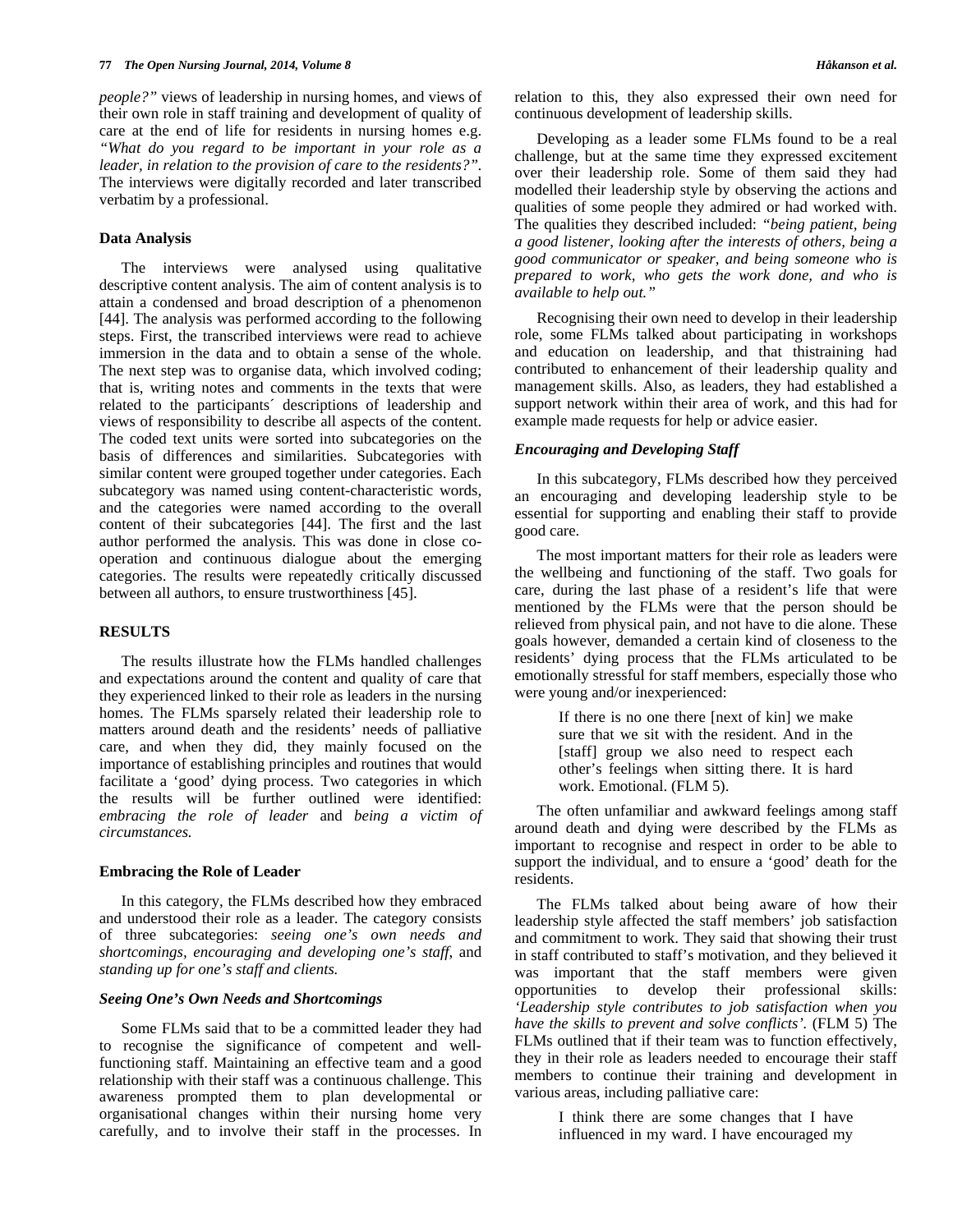nurses to attend services to upgrade their skills and to go do some outside studies. (FLM 7).

 Some FLMs acknowledged their own responsibility for initiating structured discussions around palliative care e.g. in regular staff meetings: *"If I do not enable time for these discussions, my staff will not recognise the importance of palliative care".* (FLM2) To get their staff to set their own personal and professional objectives was described as a pathway to the development of commitment to, and competence in palliative care.

# *Standing Up for One's Staff and Clients*

 The FLMs were aware that problems in the organisation, such as conflicts between staff members, could be reflected in the everyday care of the residents, and that their actions as leaders could have an indirect influence on the quality of care: *'If there is patient mistreatment, it is I who is responsible and it is up to me to decide how to react'.* (FLM 4).

 Some FLMs also said that the organisational climate, including job satisfaction, work commitment, and cooperation, was of great importance for the success to maintain quality of care: *"It's really important that staff can feel safe, that they can knock on my door at any time and that it's not taboo to talk about feelings."* (FLM 5).

 Staff becoming more knowledgeable about nursing and palliative care was described by the FLMs to have had a positive influence, both on organisational climate and staff members' ways of approaching residents and their next of kin. The following excerpt was drawn from a longer description about the importance of the fact that the whole care unit, after the education programme in palliative care, now worked together in order to provide good palliative care:

> I think they (the care staff) always have been good, but now I can see a real development in how to communicate and more openly discuss with the patients and family members about the end of life. It's a more open and supportive discussion today. (FLM 1).

 Some FLMs also described their role of team builder; they saw teamwork as an important part of effective leadership. They stressed the notion that everyone had to learn to work with each other to ensure that goals were achieved, and their leadership was highlighted in terms like: *'developing people, delegating authority, and empowering and enabling others by listening to ideas, encouraging active participation, removing bureaucratic barriers, giving people the tools to do the job, removing obstacles that hinder team performance, encouraging and supporting creativity and imagination'.*

 One FLM described achieving good teamwork as '*having happy staff who are willing to do that little extra.'* (FLM 8) This manager was overwhelmed by her staff's support in relation to the efforts they made in order to manage the everyday work in the nursing home. The quotation above was extracted from a description of staff members' willingness to come back to work to do an extra shift to

cover for someone else, when she, as a manager, had asked them to do so.

 Collaboration and partnership were also recognised as important aspects of their work. Establishing good relationships with staff and developing a committed team was considered to contribute to effective leadership. The support that the FLMs received from their staff as a result of these established relationships was acknowledged to be an important contribution to their success as leaders.

# **Being a Victim of Circumstances**

 This category highlights descriptions of leadership attributes and challenges connected with managing the role of leader. It consists of three subcategories: *being overwhelmed by tasks*, *having one's hands tied up*, and *letting go of responsibility*.

# *Being Overwhelmed by Tasks*

 Even though they were confident in their ability to take on the role of leaders, some of the FLMs said that certain management issues challenged them. Those issues were related to administrative problems such as limited economic resources, shortage of nurses, poor communication channels and skills, poor documentation, unclear job descriptions and responsibilities, excessive work overload, and lack of leadership support. The shortage of resources was explicated to often be the reason for the omission of mandatory routines, for example to document in the palliative care register: *'No, I have not opened it [the register]… I feel that I don't have time to do that'.* (FLM 6*)* They also described how lack of time contributed to increased stress levels, and how factors such as those described above were associated with decreased job satisfaction and performance. For example they stressed the importance of facilitating opportunities for staff to reflect upon the dying process of a resident in order learn and improve care, and at the same time how administrative workload hampered focusing on these care related tasks:

> For the moment I have a terrible workload. One should make some effort after each death, you know, taking the time talking [with staff] about how it all went, did it turn out to be as good as it could possibly get, could we have done something differently. (FLM 3).

 The FLMs said that they perceived these more structural matters to be out of their power, as those were consequences of economic constraints within the wider organisation.

## *Having one's Hands Tied Up*

 The FLMs said that their skills in leading their work units and motivating their staff were important for success in providing good quality of care. At the same time some of them described how '*their hands were tied up'*, as they constantly had to ask for adequate resources from the organisation. They emphasised the importance of having qualified and competent staff, but felt constrained when they had to fight against, as they said, *'efficiency and economy'.* The FLMs also noted that the organisation lacked clear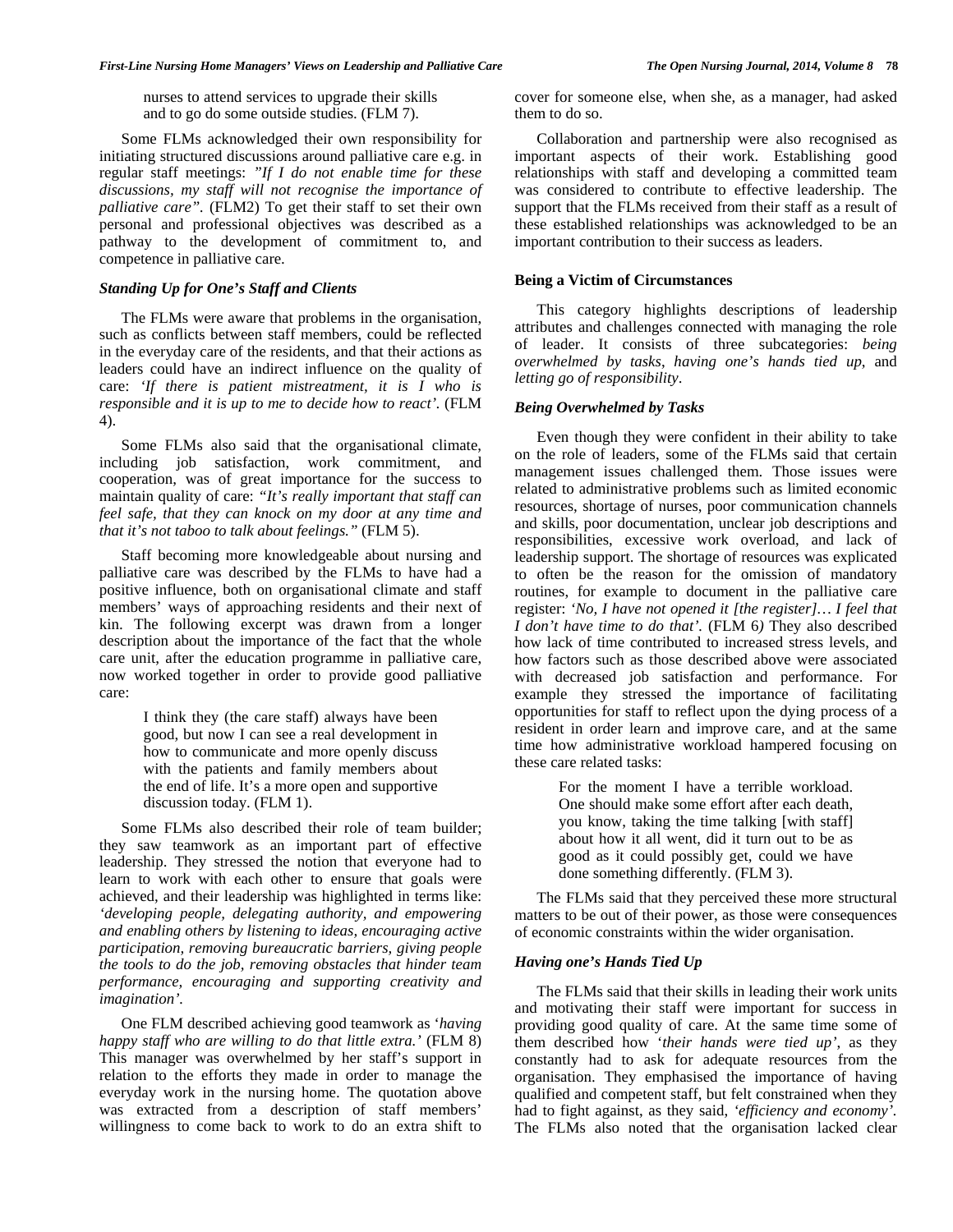visions or directions about palliative care within the nursing homes. One participant said:

> … well…I guess that we have some kind of policy in that…at the end of one's life it should be like this and that and…we should have some extra and so if there are no next of kin around…and one should have pain relief and so… (FLM 7).

 Having one's hands tied up was described as an obstacle to lead, which was for example, stressed in situations when organisational changes were introduced according to FLMs. They said that they seldom saw guidance from the management of the organisation, and there was no overarching strategic plan to guide them into the future. Instead they said that goals and plans for the organisation were randomly altered: *'I had visions and we had long-term plans, but these plans often change'*. (FLM 6).

# *Letting Go of Responsibility*

 Some of the FLMs said that at times they felt more like 'followers' than leaders. In relation to their staff, they described how personal commitment to their work was of great importance, and said that as a leader they tried to be supportive and cheerful. On the other hand, they talked about the need for staff members to do continuous training and education in order to sustain good quality of care, and that staff members themselves had to take responsibility for such matters. Additionally, when conflicts arose among staff members, some FLMs described handing over the responsibility for solving the conflicts to the staff members themselves. They as leaders were more *'victims of circumstances'.* In addition, if concerns were raised about the quality of care, for example when and how to give palliative care to a resident, they said that this was not their responsibility, but something for the registered nurse or the responsible physician.

 When the FLMs were asked what they regarded to be good practice in palliative care in their nursing homes, some talked about details as if they themselves were not really involved in the process of ensuring good palliative care:

> … well... it's about having someone there with you and having pain relief, someone to listen if they wish for something…I can imagine that this is the most important… (FLM 5).

 The FLMs were themselves often not actively involved in the development of care but they often expressed an engagement to encourage their staff nurses, who they believed were the ones who were best fitted to set the standards for palliative care in the nursing homes.

# **DISCUSSION**

 The FLMs' views on leadership and palliative care within their nursing homes revealed two diverse and somewhat conflicting patterns. The first comprises views of themselves as leaders who acted upon the demands and expectations placed on them by the organisation, the staff, and the residents, and who showed an awareness of their own shortcomings and an understanding of the need to develop their leadership skills. The other pattern comprises descriptions of leadership in which the FLMs portrayed themselves as being powerless in the face of demands from both organisation and staff, with little possibility as leaders to influence the care quality, including implementation of palliative care principles. It is notable that the FLMs who were interviewed in this study, talked rather sparsley about leadership responsibility related to palliative care, despite the fact that their nursing homes had previously been part of a major education programme (PVIS) [43]. They however did talk about the positive influence of the education programme on staff's ways of discussing and approaching palliative care matters, and about their own brief knowledge that accordingly limited their possibilities of taking leadership responsibility for palliative care in the nursing homes.

In a survey by Froggatt  $\&$  Payne [46], care home managers displayed diverse understandings about the definition of end-of-life and when palliative care was to be provided to the residents. In our study, the FLMs talked about palliative care only in relation to the very last week or days of the residents' lives. Considering the amount of complex life limiting conditions and accordingly, early onset of palliative care needs among many nursing home residents [9, 10], this late phase perspective is inadequate.

 As the results reveal, nursing home leadership is challenging and sometimes perceived as overwhelming. Having limited resources, experiencing work overload, and struggling with poor communication channels were matters that some FLMs saw no way of overcoming. These challenges are also important from an ethical viewpoint. Ethical stress related to informal and formal decision-making may arise when leaders perceive their individual values to be in conflict with organisational norms [47]. The descriptions given by some FLMs of being forced to make changes according to organisational directives, and thereby not being able to achieve the goals they as leaders had set for themselves and for the development of care, exemplifies the conflict between organisational goals and the humanistic values that are intrinsic to palliative care for older people [24, 31, 37].

 Experiences of lacking power in the face of "the system" have already been described among both staff and residents in a Swedish nursing home context [38, 48]. The FLMs in our study who expressed powerlessness also showed a passive approach towards their perceived inability to fulfil their moral obligations as leaders of ensuring good quality of care. Such obligations included using the palliative care register, becoming informed about and implementing guidelines for palliative care, and making sure that they and their staff had sufficient competence in palliative care for older people. Instead, they described being overwhelmed by the expectations and demands from higher organisation levels as well as from staff and residents. Organisational support, staff competence, and a committed nursing leadership are all factors that have been outlined as being both challenging and vital for the success of implementing palliative care principles in nursing homes [14].

 In our study, we understand the FLMs who embraced their leadership as belonging to the group of leaders who are recognised for their transformative and authentic leadership, which is described in the literature as being appreciated in palliative care [35, 49]. Moreover, FLMs acknowledged their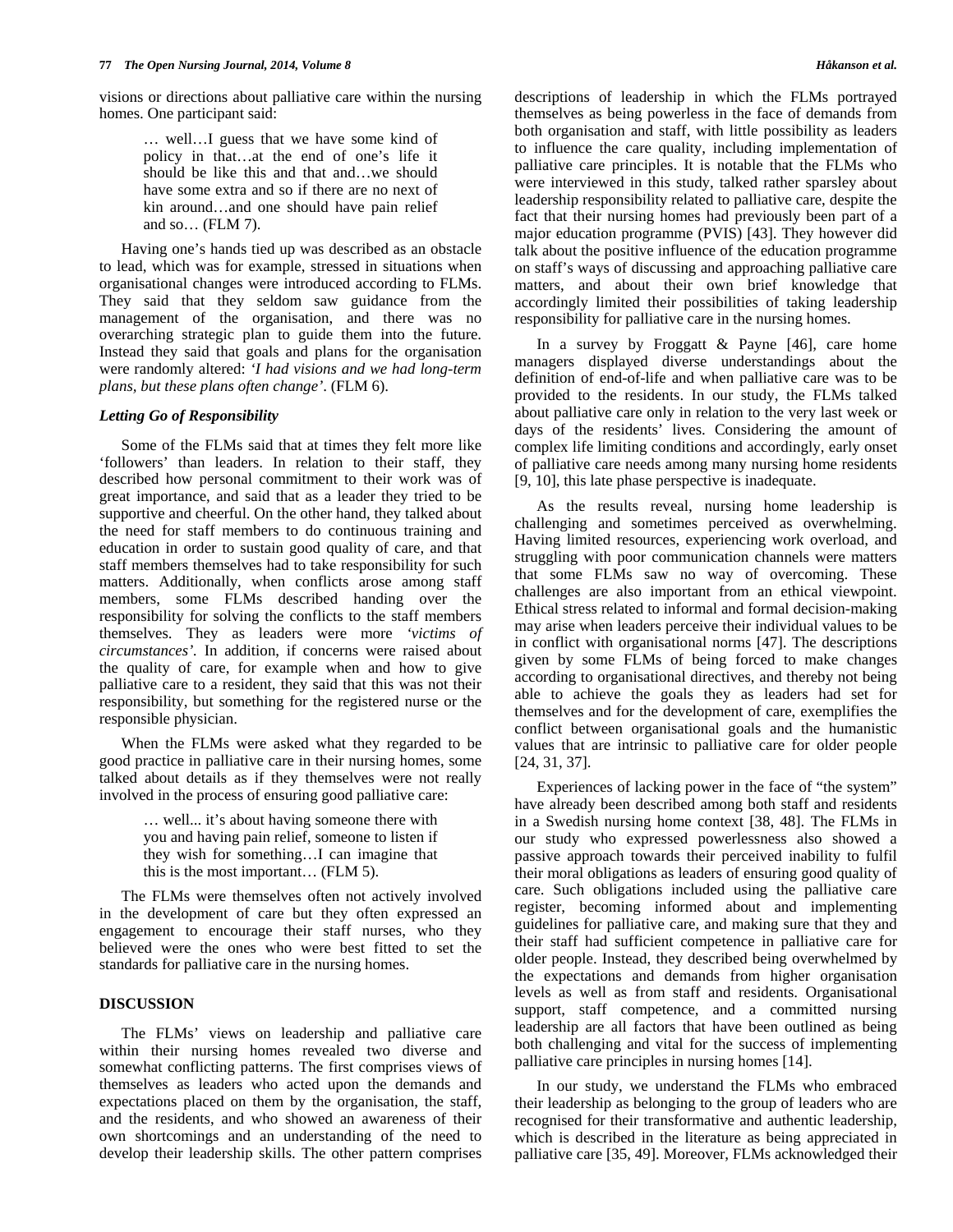own need for competence, they were knowledgeable about the needs of both their staff and the residents, and they took action in solving problems and developing standards for care. Committed leadership, which is maintained in close cooperation with staff, has been reported to be supportive and provide guidance for personal growth and handling of difficult situations among staff members [35]. It is also reported to have a positive influence on the effectiveness palliative care [14, 49, 50].

 In the study, FLMs did not make explicit distinctions between managing and leading when they talked about their own leadership; although both perspectives were present in their descriptions. The organisation of care for older people in Swedish nursing homes requires FLMs to balance between being good administrative managers on the one hand and being skilled nursing leaders for their staff on the other [24, 32, 49]. The FLMs play an integral role in creating the health care work environment. There is a strong positive relationship between leadership behaviour and staff 's job satisfaction, productivity, and organisational commitment [51]. Additionally, organisational support, staff and leadership competence, and a committed nursing leadership have been shown to be vital for the success of implementing palliative care in nursing homes [14].

 Lack of leadership support from higher management levels is well recognised from studies in similar or related contexts, and is known to influence leaders' abilities of effective and sufficient possibilities to lead [cf. 51, 52]. In our study, the FLMs showed diverse attitudes towards their own need to develop their contextual (nursing management and knowledge about palliative care principles) leadership competence. High workload, little feeling of being in control or being able to influence organisational circumstances, lack of leadership support, and unclear job descriptions seemed to overshadow their own possibilities and desires for personal development. It is likely that the Swedish model for care of older people with the divided responsibilities between the county councils and the local municipalities contribute to unclearness about who is responsible for the implementation of palliative care principles and linked to quality of care, to the difficulties of being a leader in nursing homes that the FLMs describe in this study.

#### **Study Limitations**

 Although the characteristics of leadership descriptions were extracted from interviews with nursing home FLMs, we do not know how their leadership really affected the working environment or quality of palliative care in their units, as we did not observe any leader-staff interactions. Moreover, we have as yet little indication of organisational structures, type of physical environment, and financial circumstances under which the nursing home FLMs worked, although these factors were described as being important components for leadership experiences. Despite these limitations, this study adds to the discourse on leadership qualities in palliative care within nursing homes.

# **CONCLUSION AND IMPLICATIONS**

 The results highlight views corresponding to committed leaders who acted upon demands and expectations, and who were aware of their own shortcomings and need for personal development. However, there are also views congruent with leaders who appear to have resigned from taking the role of leader, and who express powerlessness towards demands and expectations, with little possibility to influence the quality of care through their leadership. Another finding that echoes previous research about barriers towards implementation of palliative care in nursing homes, is that despite acknowledging the importance of providing good care to the residents until death, the FLMs perceived their own limited knowledge about palliative care to hamper their possibilities of taking full leadership responsibility for the development of care (including implementation of palliative care principles) in their nursing homes.

 Being a FLM in a nursing home today poses many challenges. In their role as leaders, managers need to balance between being good administrators and competent leaders of nursing care. They also need to fulfil demands and expectations from the organisation as well as from staff and residents. Nursing home FLMs do not only need leadership skills and knowledge about palliative care needs for older people; they also need supportive organisations and leaders, with clear expectations, goals, outspoken areas of responsibility about the implementation of palliative care principles and values. Action and learning oriented intervention studies, in which FLMs are actively participating, and that are aimed at implementing palliative care principles for a cultural change of nursing home care, are suggested.

## **ABBREVIATIONS**

- $FLM = First-line manager$
- PVIS = Swedish abbreviation for a care development project in which the study took place (Palliative Care in Sweden)

# **CONFLICT OF INTEREST**

The authors declare no conflicts of interest.

# **ACKNOWLEDGEMENTS**

 The authors wish to sincerely thank the study participants for sharing their experiences and participating in this project. Financial support was received from the FOU-NU Research and Development Centre, Stockholm and from the Erling Persson Family Foundation.

#### **REFERENCES**

- [1] Abbey J, Froggatt KA, Parker D, Abbey B. Palliative care in longterm care: a system in change. Int J Older People Nurs 2006;1: 56- 63.
- [2] Jakobsson E, Bergh I, Ohlen J, Oden A, Gaston-Johansson F. Utilization of health-care services at the end-of-life. Health Policy 2007; 82: 276-87.
- [3] Hall S, Kolliakou A, Petkova H, Froggatt K, Higginson IJ. Interventions for improving palliative care for older people living in nursing care homes. Coch Database Syst Rev 2011(3): CD007132.
- [4] Antonsson H, Korjonen SE, Rosengren K. First-line managers' experiences of alternative modes of funding in elderly care in Sweden. J Nurs Manag 2012; 20: 737-47.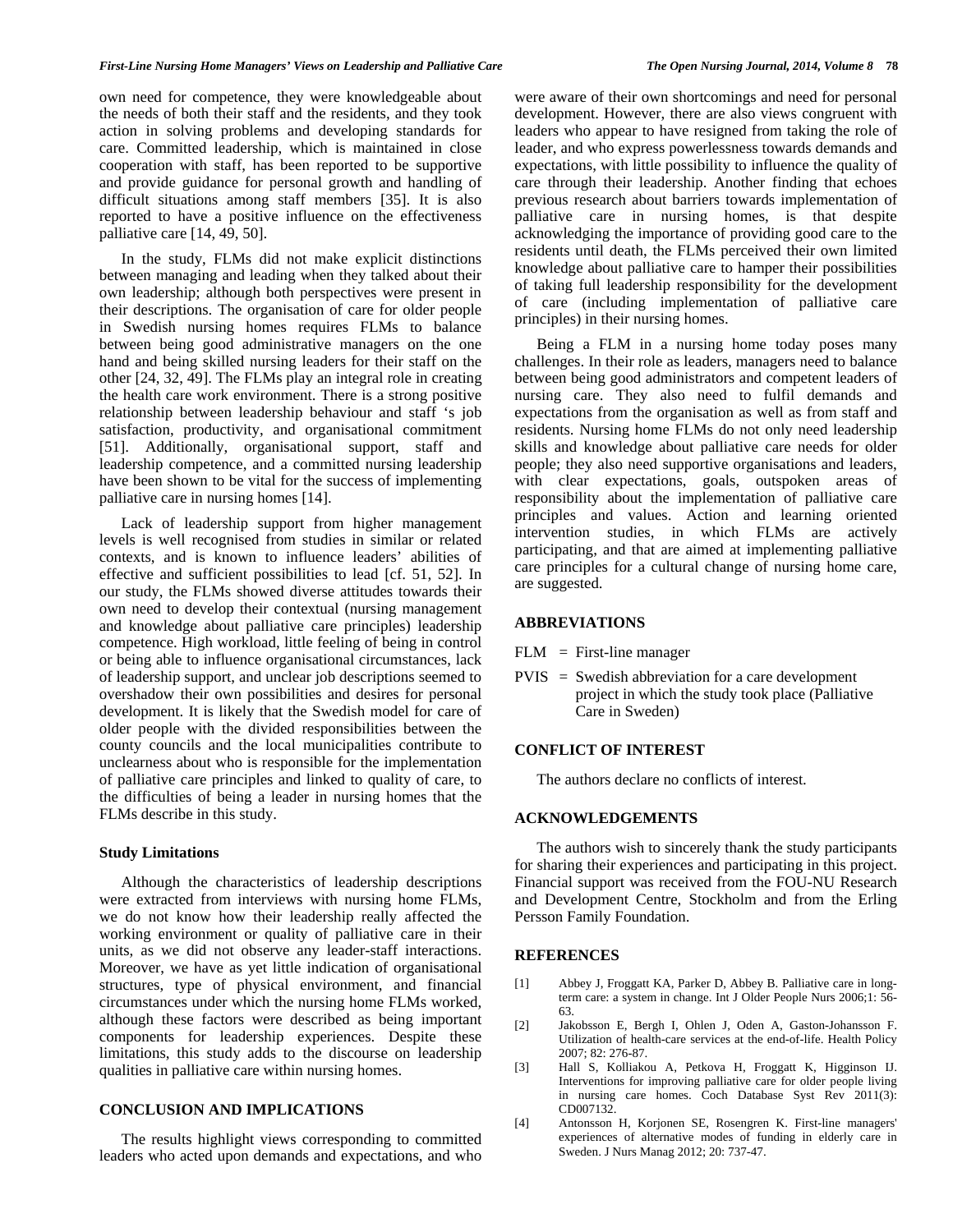#### **77** *The Open Nursing Journal, 2014, Volume 8 Håkanson et al.*

- [5] The Swedish National Board of Health and Welfare. The municipality and unit survey of care of older people 2012 [In Swedish] Socialstyrelsen, Stockholm 2013. [cited on 2014 07 09]. Available at: http://www.socialstyrelsen.se/publikationer2013/2013 -5-32.
- [6] Wowchuk SM, McClement S, Bond Jr. The challenge of providing palliative care in the nursing home part II: internal factors. Int J Palliat Nurs 2007; 13: 345-50.
- [7] World Health Organisation. Palliative care for older people: Better practices. WHO Regional Office for Europe 2011. [cited on 2014 07 09]. Availiable at: http://www.euro.who.int/en/publications/abs tracts/palliative-care-for-older-people-better-practices.
- [8] The Swedish National Board of Health and Welfare. National guidelines for palliative care [in Swedish]. Socialstyrelsen, Stockholm 2013. [cited on 2014 07 09]. Availiable at: http://www .socialstyrelsen.se/nationelltkunskapsstodforgodpalliativvard.
- [9] Handley M, Goodman C, Froggatt K, *et al*. Living and dying: responsibility for end-of-life care in care homes without on-site nursing provision - a prospective study. Health Soc Care Commun 2014; 22: 22-9.
- [10] Johnson M. Attree M, Jones I, Al Gamal E, Garbutt D. Diagnosis, prognosis and awareness of dying in nursing homes: towards the Gold Standard? Int J Older People Nurs 2014; 9: 95-105.
- [11] Kinley J, Hockley J. A baseline review of medication provided to older people in nursing care homes in the last month of life. Int J Palliat Nurs 2010; 16: 216.
- [12] Hallberg IR. Palliative care as a framework for older people's longterm care. Int J Palliat Nurs 2006; 12: 224-9.
- [13] Steers J, Brereton L, Ingleton C. Palliative care for all? A review of the evidence in community hospitals. Int J Palliat Nurs 2007; 13: 392.
- [14] Seymour JE, Kumar A, Froggatt K. Do nursing homes for older people have the support they need to provide end-of-life care? A mixed methods enquiry in England. Palliat Med 2011; 25: 125.
- [15] Brazil K, Brink P, Kaasalainen S, Kelly ML, McAiney C. Knowledge and perceived competence among nurses caring for the dying in long-term care homes. Int J Palliat Nurs 2012; 18: 77-83.
- [16] Mitchell SL, Kiely DK, Hamel MB. Dying with advanced dementia in the nursing home. Arch Int Med 2004; 164: 321-6.
- [17] Oliver DP, Porock D, Zweig S. End-of-life care in U.S. nursing homes: a review of the evidence. Am Med Dir Assoc 2005; 6: S21- 30.
- [18] Miller SC, Lima JC, Looze J, Mitchell SL. Dying in U.S. Nursing Homes with Advanced Dementia: How Does Health Care Use Differ for Residents with, versus without, End-of-Life Medicare Skilled Nursing Facility Care? J Palliat Med 2012; 15: 43-50.
- [19] Corazzini KN, Mueller C, Anderson RA, Day L, Hunt-McKinney S, Porter K. Pain medication management in nursing homes and nursing scope of practice. J Gerontol Nurs 2013; 39: 40-6.
- [20] Dwyer LL. Dignity in the end of life care: what does it mean to older people and staff in nursing homes? Doctoral thesis, Örebro: Örebro university; 2008.
- [21] Clarke A, Seymour J. "At the foot of a very long ladder": discussing the end of life with older people and informal caregivers. J Pain Symptom Manage 2010; 40: 857-69.
- [22] Pleschberger S, Seymour JE, Payne S, Deschepper R, Onwuteaka-Philipsen BD, Rurup ML. Interviews on end-of-life care with older people: reflections on six european studies. Qual Health Res 2011; 21: 1588-600.
- [23] Lo RS, Kwan BH, Lau KP, Kwan CW, Lam LM, Woo J. The needs, current knowledge, and attitudes of care staff toward the implementation of palliative care in old age homes. Am J Hosp Palliat Care 2010; 27: 266.
- [24] Dwyer D. Experiences of registered nurses as managers and leaders in residential aged care facilities: a systematic review. Int J Evid Based Healthc 2011; 9: 388-402.
- [25] The Swedish National Board of Health and Welfare. Care of older people in Sweden. Stockholm, Sweden2009. [cited on 2014 07 09]. Availiable at: http://www.socialstyrelsen.se/publikationer2009/200  $9 - 12 - 6$ .
- [26] Tornquist A, Andersson M, Edberg AK. In search of legitimacy registered nurses' experience of providing palliative care in a municipal context. Scand J Caring Sci 2012; 27: 651-8.
- [27] Thorpe K, Loo R. Balancing professional and personal satisfaction of nurse managers: current and future perspectives in a changing health care system. J Nurs Manag 2003; 11: 321-30.
- [28] Forbes-Thompson S, Gessert CE. End of life in nursing homes: connections between structure, process, and outcomes. J Palliat Med 2005; 8: 545-55.
- [29] Johansson G, Porn I, Theorell T, Gustafsson B. A first-line nurse manager's goal-profile. J Clin Nurs 2007; 16: 149-59.
- [30] Marquis BL, Houston CJ. Leadership Roles and Management Functions in Nursing. Theory and Application. 7th ed. Philadelphia: Lippincott: Williams and Wilkins 2011.
- [31] Wolmesjö M. Ledningsfunktion i omvandling Om förändringar av yrkesrollen för första linjens chefer inom den kommunala äldreoch handikappomsorgen. Doctoral thesis.Lund, Sweden: Lund University 2005.
- [32] Failla KR, Stichler JF. Manager and staff perceptions of the manager's leadership style. J Nurs Adm 2008; 38: 480-7.
- [33] Brady Germain P, Cummings GG. The influence of nursing leadership on nurse performance: a systematic literature review. J Nurs Manag 2010; 18: 425-39.
- [34] Vejlgaard T, Addington-Hall JM. Attitudes of Danish doctors and nurses to palliative and terminal care. Palliat Med 2005; 19: 119- 27.
- [35] Johansson G, Andersson L, Gustafsson B, Sandahl C. Between being and doing - the nature of leadership of first-line nurse managers and registered nurses. J Clin Nurs 2010; 19: 2619-28.
- [36] Wallerstedt B, Andershed B. Caring for dying patients outside special palliative care settings: Experiences from a nursing perspective. Scand J Caring Sci 2007; 21: 32-40.
- [37] Fagerberg I, Engstrom G. Care of the old-A matter of ethics, organization and relationships. Int J Qual Stud Health Well-being 2012; 7:10.3402/qhw.v7i0.9684.
- [38] Dwyer LL, Andershed B, Nordenfelt L, Ternestedt BM. Dignity as experienced by nursing home staff. Int J Older People Nurs 2009;  $4.185-93$
- [39] Österlind J, Hansebo G, Andersson J, Ternestedt BM, Hellström I. A discourse of silence: professional carers reasoning about death and dying in nursing home. Ageing Soc 2011; 31: 529-44.
- [40] Ericson-Lidman E, Norberg A, Persson B, Strandberg G. Healthcare personnel's experiences of situations in municipal elderly care that generate troubled conscience. Scand J Caring Sci 2013; 27: 213-27.
- [41] Karlsson I, Ekman SL, Fagerberg I. A difficult mission to work as a nurse in a residential care home--some registered nurses' experiences of their work situation. Scand J Caring Sci 2009; 23: 265-73.
- [42] Flackman B, Fagerberg I, Haggstrom E, Kihlgren A, Kihlgren M. Despite shattered expectations a willingness to care for elders remains with education and clinical supervision. Scand J Caring Sci 2007; 21: 379-89.
- [43] Ridderbäck K. Palliative care in nursing homes. Final report [in Swedish]. FOU nu, Stockholm 2011 [cited on 2014 07 13]. Availiable at: http://www.founu.nu/publicerat/rapporter/523 slutrapport-palliativ-v-i-so-pvis.
- [44] Elo S, Kyngas H. The qualitative content analysis process. J Adv Nurs 2008; 62: 107-15.
- [45] Morse JM, Barrett M, Mayan M, Olsson K. Verification Strategies for Establishing Reliability and Validity in Qualitative Research. Int J Qual Methods 2002; 1: 13-22.
- [46] Froggatt K. PS. A survey of end-of-life care in care homes: issues of definition and practice. Health Soc Care Commun 2006; 14: 341-8.
- [47] Dellve L, Wikstrom E. Managing complex workplace stress in health care organizations: leaders' perceived legitimacy conflicts. J Nurs Manag 2009; 17: 931-41.
- [48] Dwyer LL, Nordenfelt L, Ternestedt BM. Three nursing home residents speak about meaning at the end of life. Nurs Ethics 2008; 15: 97-109.
- [49] Castle NG, Decker FH. Top management leadership style and quality of care in nursing homes. Gerontologist 2011; 51: 630-42.
- [50] Siegel EO, Mueller C, Anderson KL, Dellefield ME. The pivotal role of the director of nursing in nursing homes. Nurs Adm Q 2010; 34: 110-21.